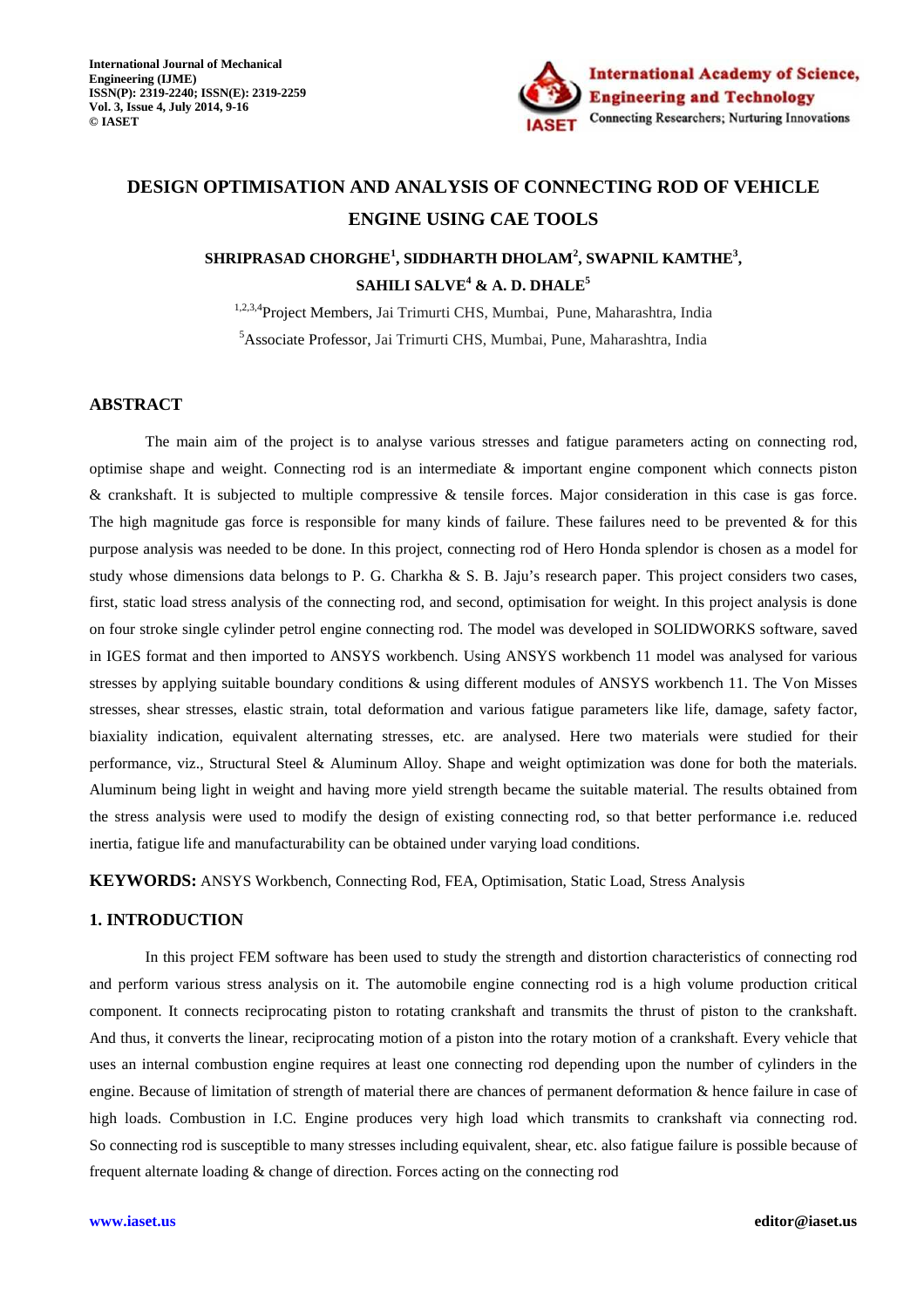- Forces on the piston due to gas pressure and inertia of the reciprocating parts.
- Force due to inertia of the connecting or inertia bending forces.
- Force due to friction of the piston rings and of the piston, and
- Forces due to friction of the piston pin bearing and crank pin bearing.

## **2. MODELLING AND ANALYSIS**

In this project, the first two forces have been considered. The connecting rod is designed of I-section to provide the highest possible rigidity at the lowest weight. So, firstly a proper Finite Element Model is developed using SolidWorks software. Then using Finite Element Analysis software ANSYS, analysis is done to determine the von misses stresses in the existing connecting rod for the given loading conditions. And then, from the results obtained the load for the optimisation study was selected.

Boundary conditions for connecting rod are chosen such that critical case can be observed and studied. Static load of **4319 N** was considered for both compressive and tensile loading and buckling load of **21598 N** was considered for linear buckling. Cylindrical support was given to crank end and bearing load of 4319 N given to piston pin end for static structural (Figure 2.3) analysis and 21598 N for linear buckling.

#### **2.1 Meshing of Connecting Rod**



**Figure 2.1: Meshed Model of Connecting Rod** 

#### **2.2 Properties**

**Table 2.1: Properties of Structural Steel** 

| <b>Material</b>                  | <b>Structural Steel</b> |  |
|----------------------------------|-------------------------|--|
| Density $[Kg/m3]$                | 7850                    |  |
| Young's Modulus [MPa]            | 2e <sub>5</sub>         |  |
| Poisson's Ratio                  | 0.3                     |  |
| Tensile yield strength [MPa]     | 250                     |  |
| Compressive yield strength [MPa] | 250                     |  |

|  |  | Table 2.2: Properties of Aluminium Alloy |  |
|--|--|------------------------------------------|--|
|--|--|------------------------------------------|--|

| <b>Material</b>                  | <b>Aluminum Alloy</b> |  |
|----------------------------------|-----------------------|--|
| Density [ Kg/m3]                 | 2260                  |  |
| Young's Modulus [MPa]            | 71000                 |  |
| Poisson's Ratio                  | 0.3                   |  |
| Tensile yield strength [MPa]     | 280                   |  |
| Compressive yield strength [MPa] | 280                   |  |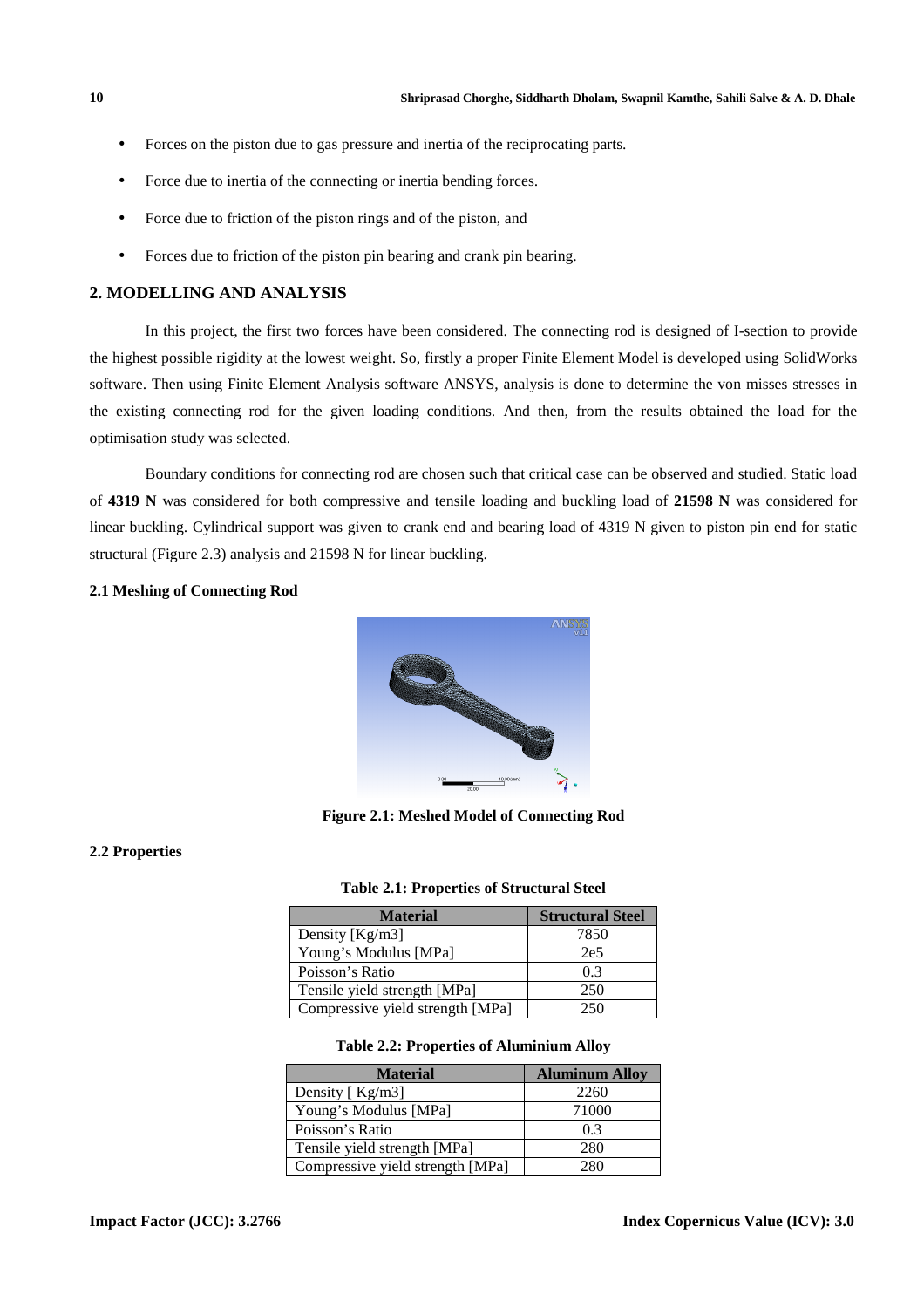# **3. RESULTS AND DISCUSSIONS**

#### **3.1 Figure Shows Results of Structural Steel and Aluminum Alloy after Analysis**

#### • **Equivalent Stress**

Equivalent stresses are minimum at both the ends and moderate at shank.



Figure 3.1: (a) Structural Steel Figure 3.1: (b) Aluminum Alloy

#### • **Shear Stress**

In case of conrod shear stresses are minimum. Very less region has shear stress concentrated upon it rest has low shear stress present





# • **Total Deformation**

It is combined measure of deformation in all directions. It can be seen from Figure 3.3 (a) and Figure 3.3 (b) that deformation goes on increasing from fixed support end to free end.



**Figure 3.3: (a) Structural Steel Figure 3.3: (b) Aluminum Alloy**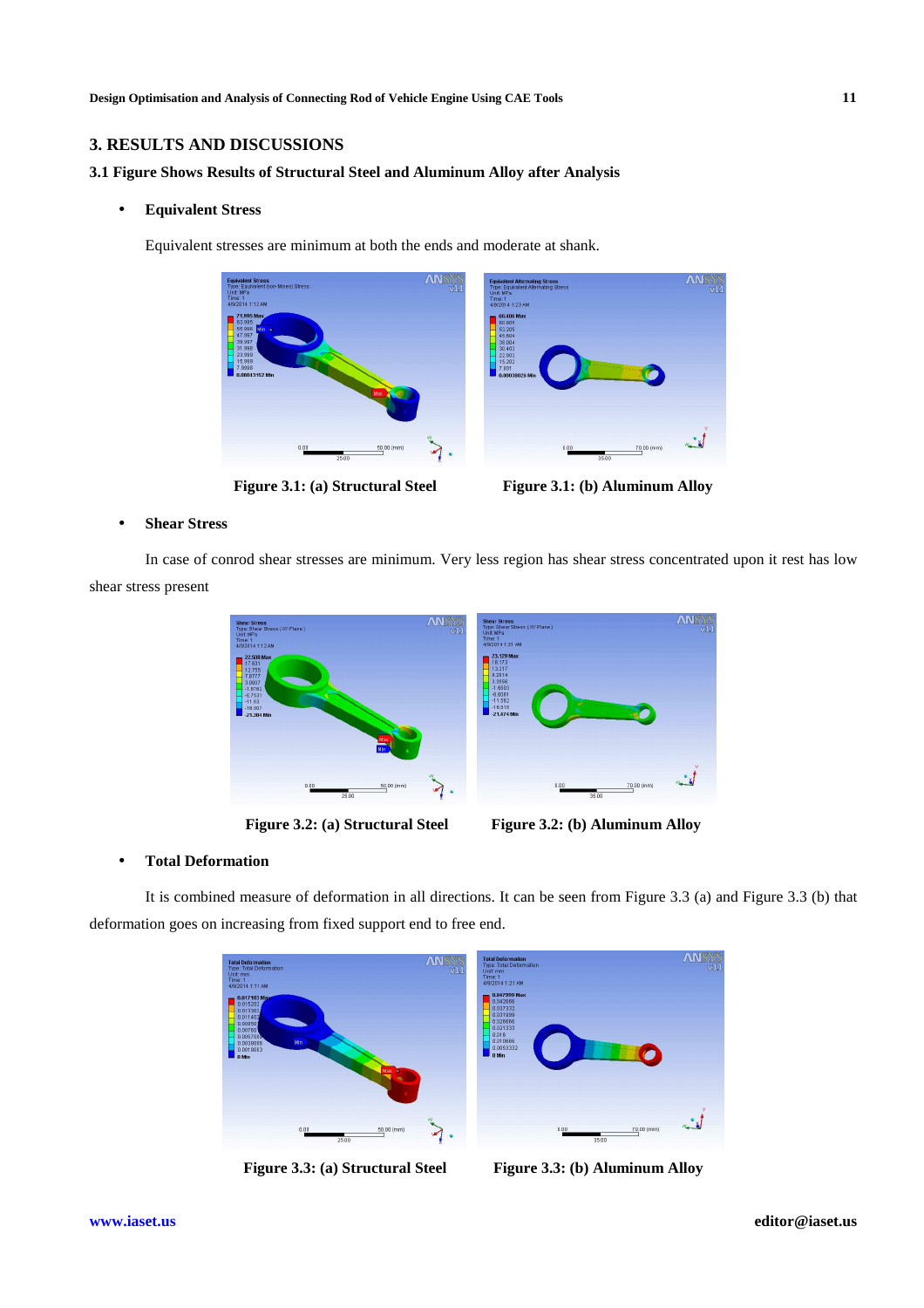## • **Elastic Strain**

When an exterior stress is applied to a solid body, the body tends to pull itself apart. This induces strain in body. In our case strain is induced due to equivalent elastic stresses so the distribution is same as that of equivalent stress



**Figure 3.4: (a) Structural Steel Figure 3.4: (b) Aluminum Alloy** 

# **3.2 Fatigue Analysis**

## • **Life**

It is number of cycles conrod can withstand before any sign of failure occurs.so we have uniform life throughout body of conrod.





## • **Damage**

It is ratio of design life to actual life. Damage greater than 1 indicate part will fail before design life is achieved



Figure 3.6: (a) Structural Steel Figure 3.6: (b) Aluminum Alloy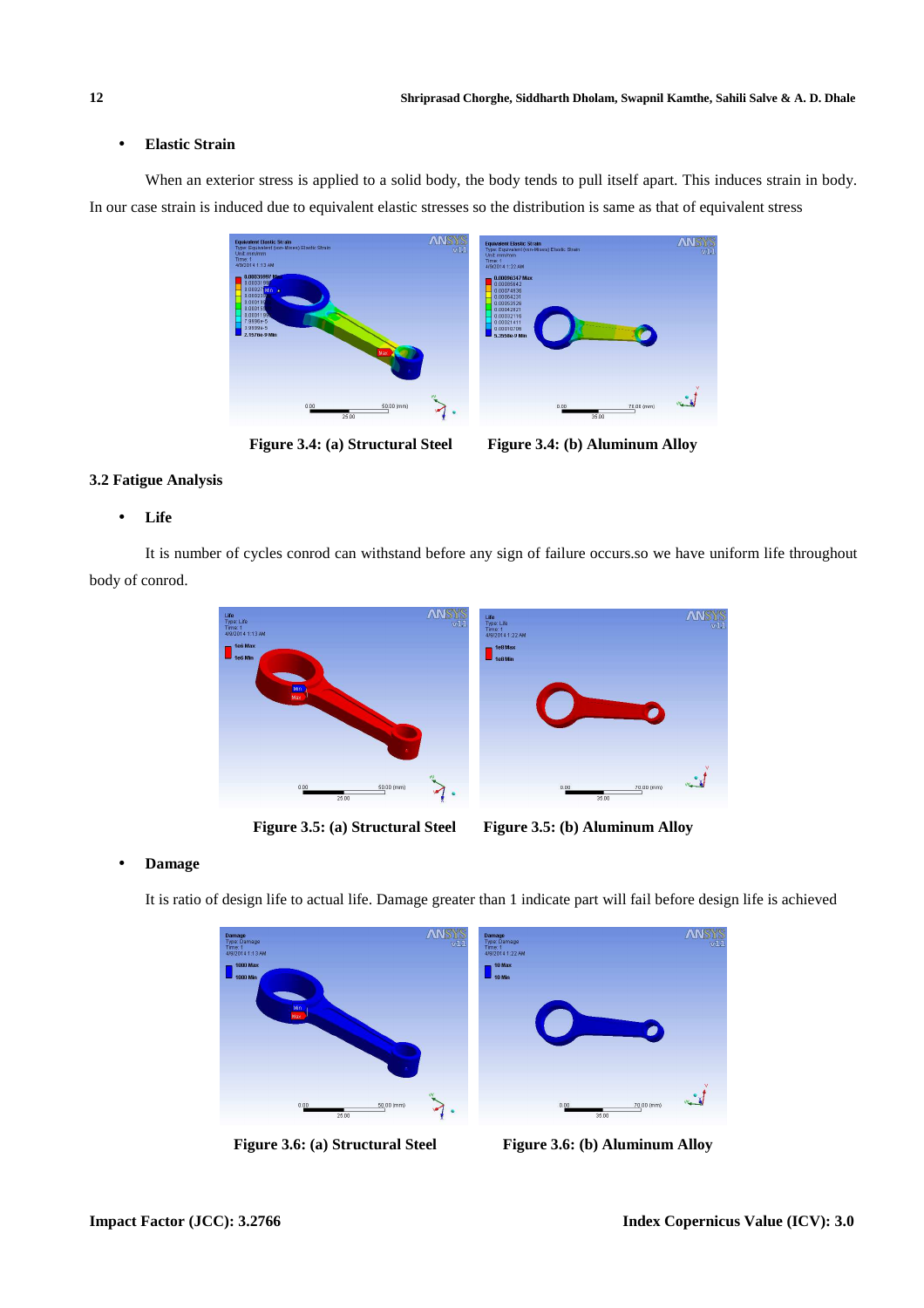# • **Biaxility Indication**

It is qualitative measure of stress. Biaxility indication of -1 represent pure shear, 0 represent uniaxial stresses and 1 represent biaxial stresses



**Figure 3.7: (a) Structural Steel Figure 3.7: (b) Aluminum Alloy** 

## • **Safety Factor**

It is measure of factor of safety for design. Safety factor of 15 is recorded at both the ends which is maximum. In between moderate FOS is present





# **3.3 Linear Buckling**

In case of linear buckling piston pin end is deflected in v direction as shown in Figure 3.9. In all computed stresses values obtained are high. They are due to high magnitude of buckling load. This analysis was performed for structural steel only

## • **Equivalent Stress**



**Figure 3.9**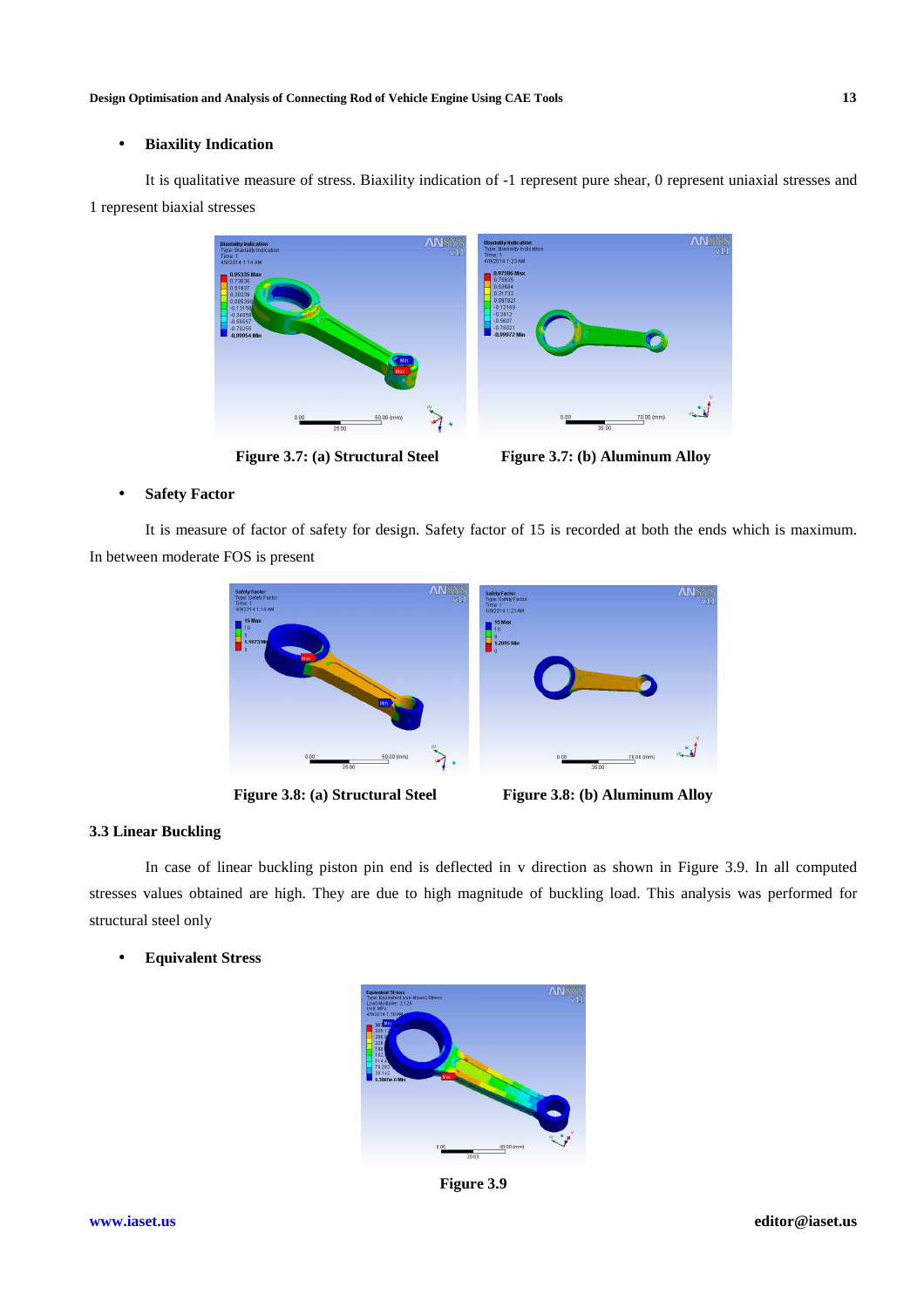• **Shear Stress** 



**Figure 3.10** 

• **Total Deformation** 



**Figure 3.11** 

# **3.4 Shape Optimisation Analysis**

This analysis has given the part of conrod where material can be safely removed.to optimize shape as well as reduce weight



Figure 3.12: (a) Structural Steel Figure 3.12: (b) Aluminum Alloy

All the results obtained were tabulated and compared and conclusions were drawn based on them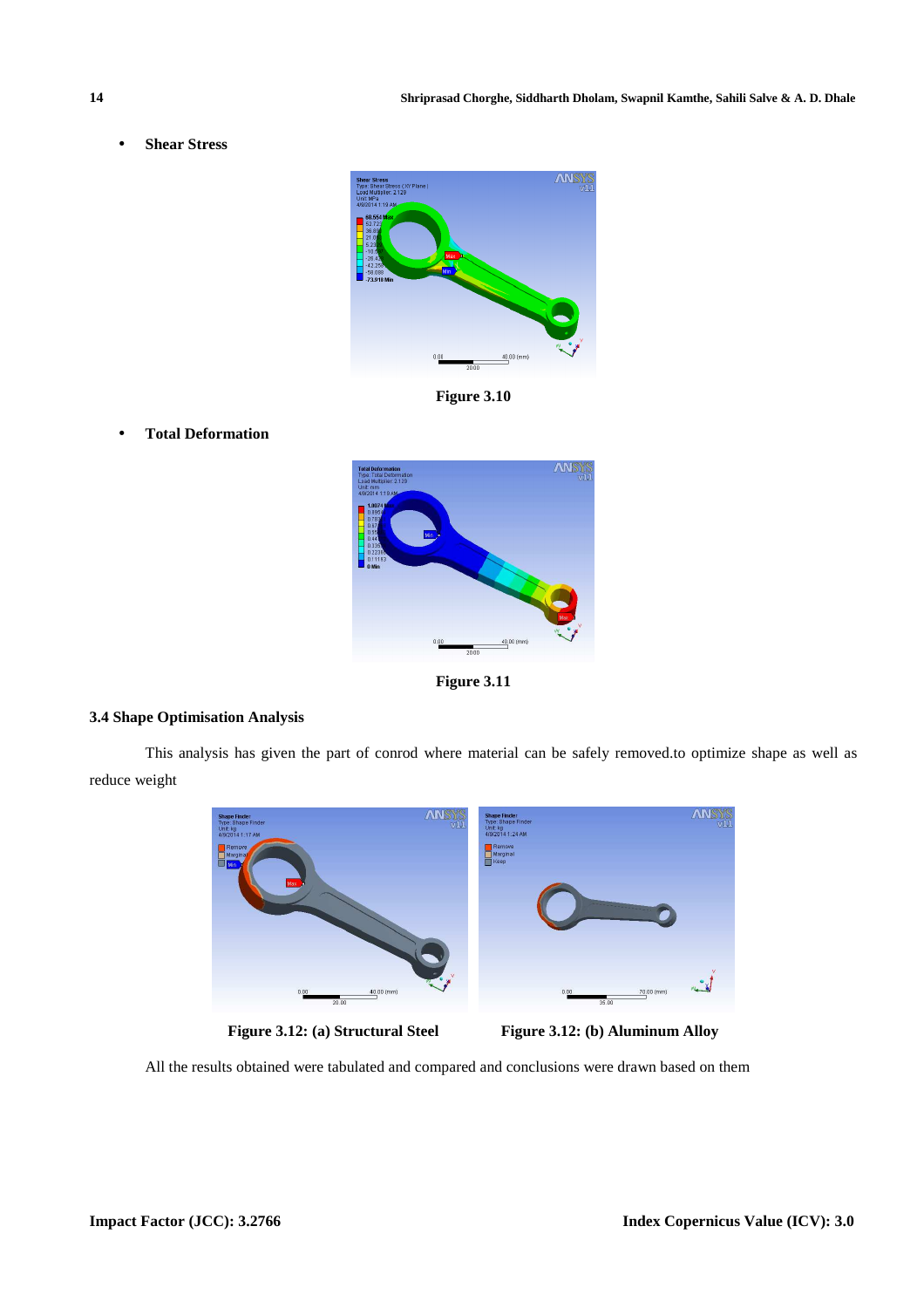#### **3.4 Results for Static Loading**

| <b>Parameter</b>          | <b>Structural Steel</b> |            | <b>Aluminum Alloy</b> |             |  |
|---------------------------|-------------------------|------------|-----------------------|-------------|--|
|                           | Min                     | <b>Max</b> | Min                   | <b>Max</b>  |  |
| Equivalent stress (MPa)   | $4.31e-4$               | 71.995     | 3.8026e-4             | 68.406      |  |
| Shear stress (MPa)        | $-21.384$               | 22.508     | $-21.474$             | 23.129      |  |
| Equivalent elastic strain | 2.1576e-9               | 3.5997e-4  | 5.3558e-9             | 9.6347e-4   |  |
| <b>Total Deformation</b>  |                         | 1.7103e-2  |                       | $4.7999e-2$ |  |

**Table 3.1: Maximum and Minimum Values of Stress Parameters** 

#### **3.5 Fatigue Tool Results**

#### **Table 3.2: Maximum and Minimum Values of Fatigue Parameters**

| <b>Parameter</b>                   | <b>Structural Steel</b> |            | <b>Aluminum Alloy</b> |            |
|------------------------------------|-------------------------|------------|-----------------------|------------|
|                                    | Min                     | <b>Max</b> | Min                   | <b>Max</b> |
| Life                               | 1e6                     | 1e6        | 1e8                   | 1e8        |
| Damage                             | 1000                    | 1000       | 10                    | 10         |
| <b>Safety Factor</b>               | 1.1973                  | 15         | 1.2091                | 15         |
| <b>Biaxility indication</b>        | $-0.99954$              | 0.95335    | $-0.99972$            | 0.97586    |
| Equivalent alternating stress(MPa) | 4.3152e-4               | 71.995     | 3.8026e-4             | 68.406     |

#### **3.6 Results for Linear Buckling at 21598 N**

#### **Table 3.3: Maximum and Minimum Values of Parameters Considering Buckling**

| <b>Parameter</b>             | Min.       | Max.      |
|------------------------------|------------|-----------|
| Equivalent stress(MPa)       | 4.3065e-6  | 343.27    |
| Shear stress(MPa)            | $-73.918$  | 68.554    |
| Equivalent elastic strain    | 2.1532e-11 | 1.7164e-3 |
| <b>Total Deformation(mm)</b> |            | 1.0074    |

#### **3.7 Results of Shape Optimization**

|  |  | <b>Table 3.4: Weight Optimization Results</b> |  |
|--|--|-----------------------------------------------|--|
|--|--|-----------------------------------------------|--|

|                  | <b>Original Mass</b> | <b>Optimized Mass</b> | <b>Marginal Mass</b> |
|------------------|----------------------|-----------------------|----------------------|
| Structural steel | $0.13175 \text{ kg}$ | $0.11165 \text{ kg}$  | $1.9572e-004$ kg     |
| Aluminum allov   | 4.649e-2 $kg$        | 3.9396e-2             | 6.2552e-005 kg       |

## **4. CONCLUSIONS**

- The analysis performed in this project gave scope for optimization. Analysis of different parameters it has suggested modification in existing connecting rod.
- Reduction of weight was one of our primary aims. We found that weight can be reduced using shape finder tool. But the high density structural steel material has its limitation. So we changed the material to aluminum alloy & this gives significant weight reduction also the results for various stresses are better in case of aluminum. So changing the material is solution for weight reduction. Also life is more in case of aluminum alloy.
- Analysis of linear buckling was performed & this gave maximum deformation of 1.0072mm. This is because of high magnitude of buckling load.
- The stress multiaxiality is high, therefore multiaxial fatigue analysis is needed to determine fatigue strength.